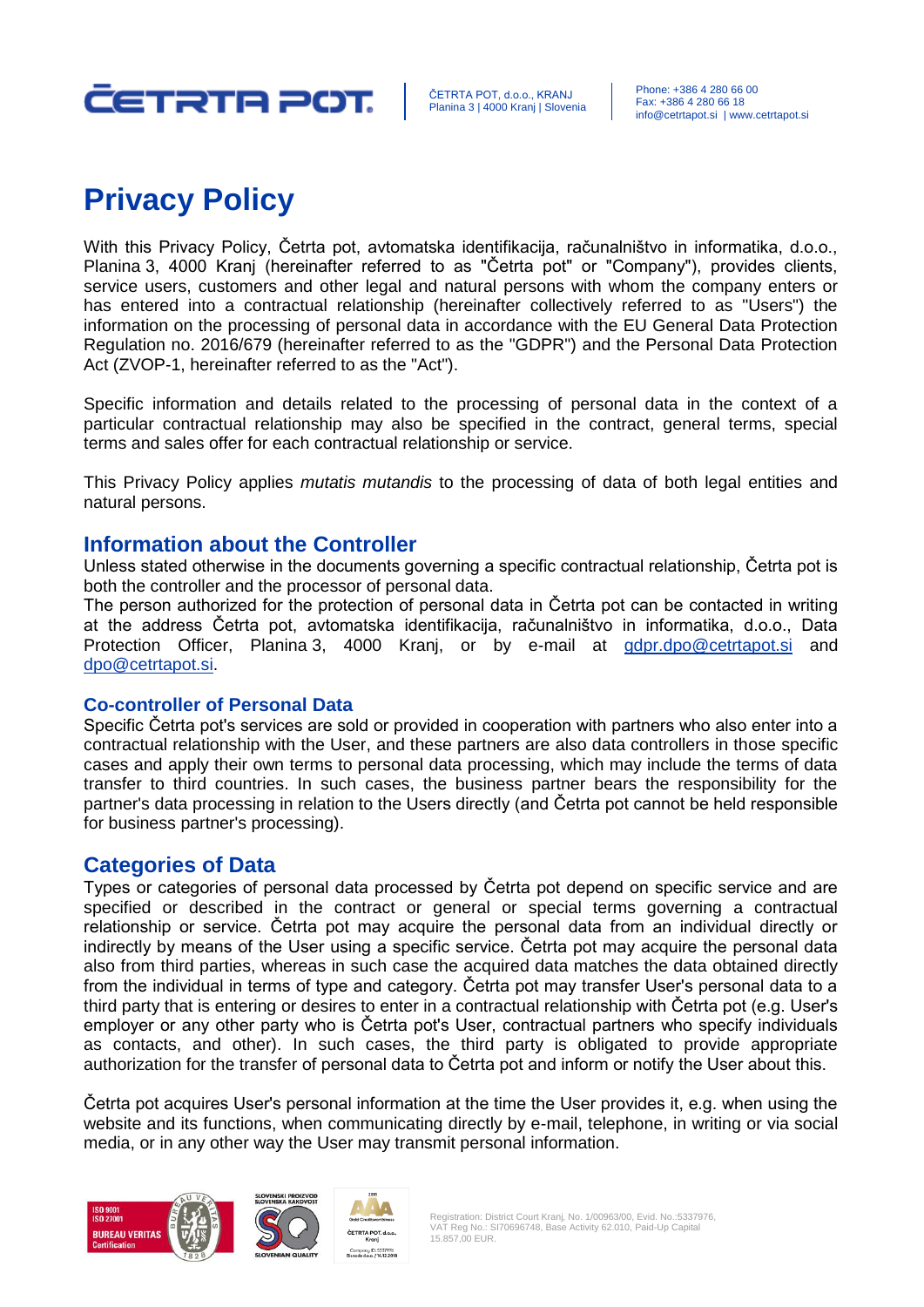

ČETRTA POT, d.o.o., KRANJ Planina 3 | 4000 Kranj | Slovenia

In order to verify data correctness and acquire correct data, Četrta pot may obtain data from third parties exclusively. In such cases, Četrta pot will acquire the same types of data as the User has or should have provided at the time of entering into a contractual relationship (e.g. a new/correct address, etc.).

Četrta pot may obtain personal information from publicly available sources, including public online databases, business directories, media publications, social media and websites.

## **Grounds and Purposes for Processing**

Četrta pot processes User's personal data in accordance with the grounds and purposes specified below.

## **Contract**

Četrta pot uses the acquired data to conclude contracts and fulfill contractual obligations from contractual relationships with Users. The purpose of personal data processing is also evident from the contract and other documents governing a specific contractual relationship. When processing personal data for the purposes of implementing the contract, Četrta pot will only process the personal data that are necessary for the conclusion and implementation of the contract and the fulfillment of contractual obligations.

In providing specific services, Četrta pot processes personal data for the purposes defined in contracts or general or special terms governing a contractual relationship or service. In the event of changes or introduction of new services, Četrta pot will correspondingly update this Policy or modify the existing contract or terms, or conclude or adopt new terms.

#### **The Act and GDPR**

In addition to the processing of personal data necessary to conclude and implement a contract, Četrta pot also processes personal data in cases provided for by the Act and GDPR.

Types or categories of personal data processed by Četrta pot on the basis of laws and regulations are specified or described in the contract or general or special terms governing a contractual relationship or service. In the event of changes or introduction of new services, Četrta pot will correspondingly and in compliance with laws and regulations update this Policy or modify existing contracts or terms, or conclude or adopt new terms.

#### **Consent**

In the case of having obtained User's consent, Četrta pot will only process personal data for the purposes provided for by the consent. When personal data processing is based on consent, the User may revoke such consent at any time.

When personal data processing is based on consent, Četrta pot will diligently assess which information is needed for a particular purpose and will only use the information necessary to achieve the purpose. Četrta pot protects personal data during processing and applies adequate data protection activities.

By providing a consent, the User agrees with Četrta pot's processing of personal data or categories of personal data obtained about the User or specified in User's consent. This may include information that the User provides when concluding and implementing contractual relationships (including but not limited to data from application forms, contracts, questionnaires, surveys, online





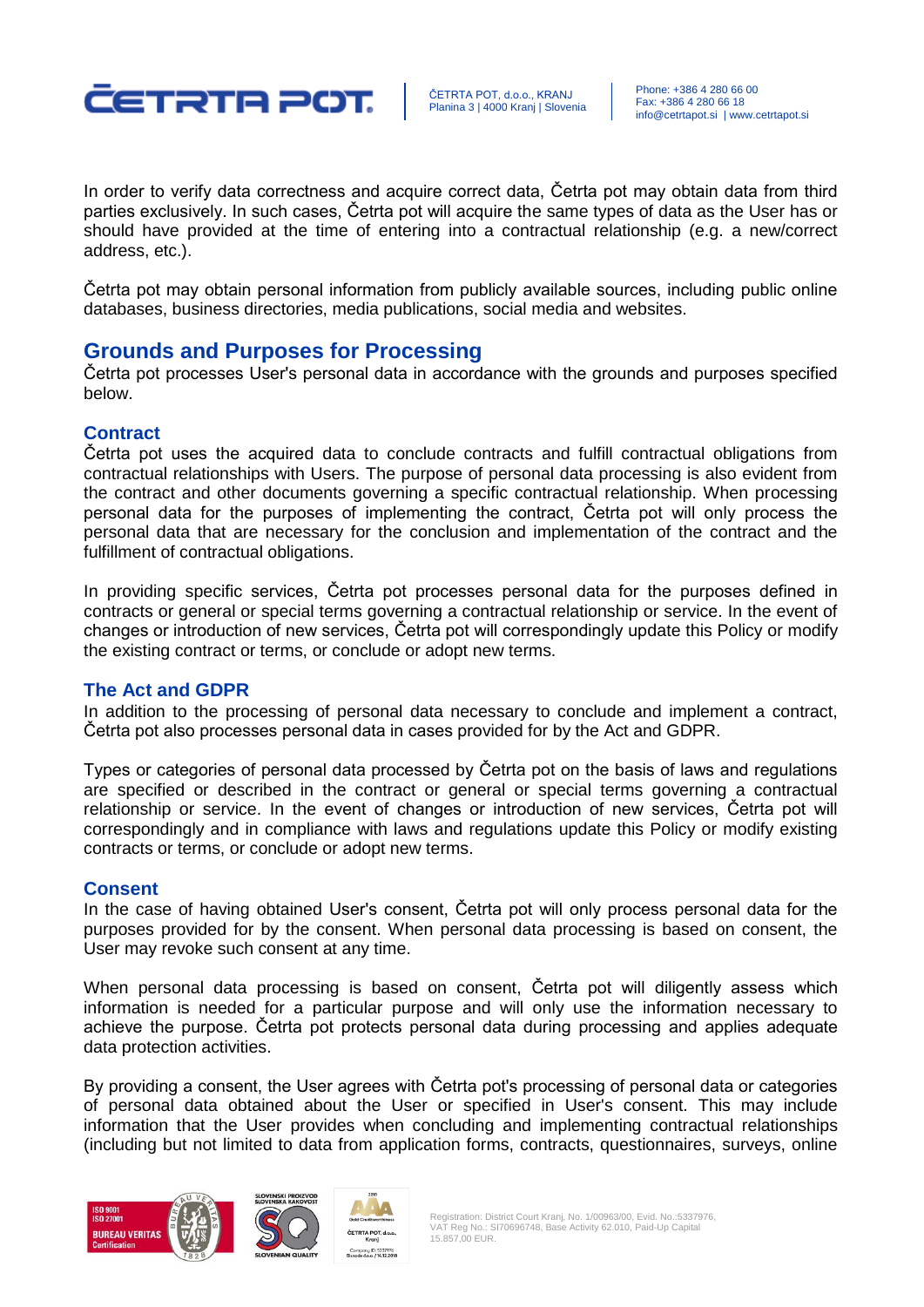

ČETRTA POT, d.o.o., KRANJ Planina 3 | 4000 Krani | Slovenia

forms and other documents, including information about subscribed/selected services, products and devices) and information about purchases of goods and the use of Četrta pot's services.

Personalized offers comprise general offers provided to Users by Četrta pot when considered to be of interest to a specific User, as well as offers customized specifically for the User. In automated decision making, Četrta pot does not perform any profiling.

On the basis of the consent, Četrta pot may communicate to the User information and offers through all communication channels specified in the consent as part of the contractual relationship which the consent relates to.

Except in cases where the User revokes the consent to process data for a specific purpose, Četrta pot may, to the extent allowed by laws and regulations, process personal data for such purpose for up to two years after the expiration of the contractual relationship for which the consent was given.

#### **Revocation of Consent**

Users may revoke the consent at any time by sending a written note to the address: Četrta pot, avtomatska identifikacija, računalništvo in informatika, d.o.o., Planina 3, 4000 Kranj, by submitting a written application in person at the Company's headquarters or by sending a written note by e-mail to [info@cetrtapot.si.](mailto:info@cetrtapot.si)

In cases where consents are collected by means of electronic communication or information services, the consent may be revoked through these communication channels, as applicable.

Should the User revoke the consent, Četrta pot will cease to process the data collected on the basis of the consent or cease to process the data for the purpose provided for by the consent.

#### **Processing on the Basis of Legitimate Interest**

Četrta pot processes Users' personal data on the basis of legitimate business interest of the Company or third parties and for the purposes defined in this Policy or a contract or terms or any other documents governing a particular contractual relationship.

When processing the Users' personal data on the basis of legitimate interest, Četrta pot takes into account any effects (both positive and negative) that such processing may have on Users and Users' rights associated with the intended processing. In doing so, Četrta pot's legitimate interest does not automatically outweigh Users' interests, fundamental rights or freedoms. Četrta pot does not process the data in cases where Users' interests override Četrta pot's interests, unless a consent has been obtained from the User or such processing is mandated or permitted by laws and regulations.

When processing the personal data on the basis of legitimate interest, Četrta pot only processes the data needed to achieve the purpose in accordance with the obtained consent, and implements appropriate personal data protection safeguards.

Četrta pot processes personal data on the basis of legitimate interest in accordance with this Policy in cases and for purposes set out below. Additional cases of processing on the basis of legitimate interest may also be specified in contracts, terms or other documents governing a specific contractual relationship.





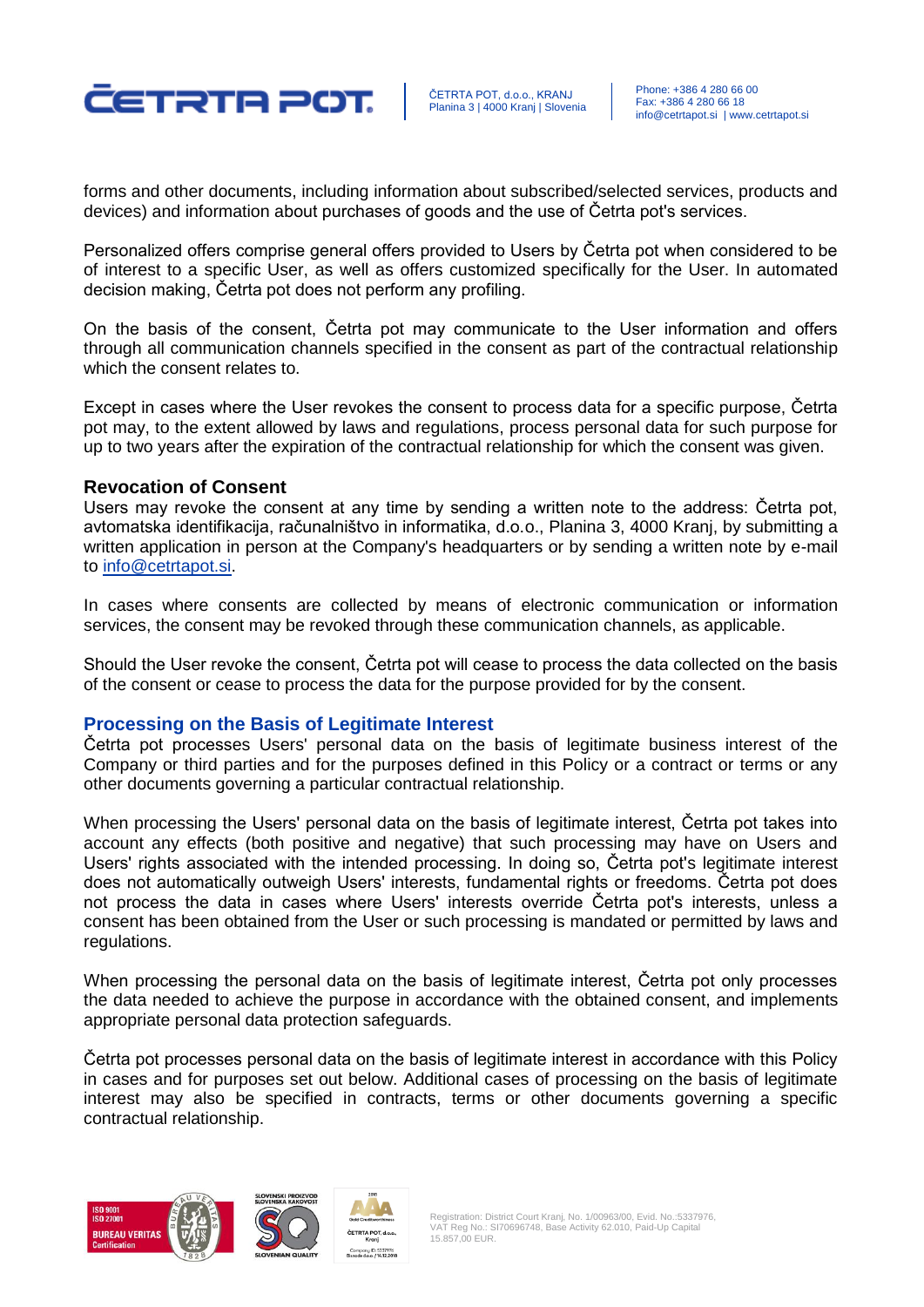

#### **Prevention of Abuse**

Četrta is a holder of the international ISO 27001:2013 certificate thereby proving Company's compliance in information security management and implementation of appropriate procedures to protect information about business partners, internal information and other confidential information. In relation to entering into contractual relationships, the purchase of goods or services, the implementation of contractual relationships, and the use of services, Četrta pot implements procedures and measures to prevent any abuse and to ensure the security of its services and operations. When processing the data for the abovementioned purposes, Četrta pot processes Users' data and data on the use of company services. Četrta pot's legitimate interest in preventing abuse normally prevails over the interests and fundamental rights or freedoms of Users. On the basis of processing, Četrta pot may take abuse prevention measures that may include the prevention or limitation of access to services and the limitation of rights arising from contractual relationships, the termination of a contractual relationship, activities necessary to identify users or offenders, initiation of appropriate civil, inspection or criminal proceedings preventing or limiting abuses, and other measures permitted by laws and regulations.

#### **Marketing Analysis**

Users' personal data may be used by Četrta pot for the development of services and direct marketing of goods and services to business users and Company's partners, for informing the Users about company's services, products, new developments and events, to offer the Users services, and for other forms of e-marketing. The Users' personal data may be used by Četrta pot also for the purpose of communication related to updates of the Company's website, provision of services and responding to questions from the Users. Based on these data, Četrta pot will be able to periodically inform the Users about changes to the company's website, implement the concluded contract, prepare a quotation, or fulfill its legitimate interests. The Users' personal data will only be processed by Četrta pot and persons authorized by Četrta pot.

In accordance with the GDPR, legitimate interest may also be the legal basis for direct marketing. Based on legitimate interest, Četrta pot may process the User segmentation and profiling data for the purpose of direct marketing. In doing so, Četrta pot will process the data about the User and the use of Company's services, websites, and applications, and social networks. Četrta pot will not process telecommunication data comprising the data about the connection, or location data, unless a consent is obtained from the User. Data processing does not affect Users' rights arising from contractual relationships.

Četrta pot provides a wide range of services that are subject to regulation and a number of laws and regulations, and consequently the processing of personal data for direct marketing on the basis of legitimate interest may be further specified in contracts, terms or other documents governing a specific contractual relationship.

#### **Surveys**

User feedback is necessary and greatly facilitates the provision of high-quality services that meet Users' needs. Četrta pot endeavors to obtain the best relevant information from the Users about their satisfaction with Company's services and product portfolio. Periodically and during contacts with the Users, Četrta pot may send the Users an invitation to fill out a questionnaire or provide feedback on Četrta pot's services and product portfolio. In doing so, Četrta pot will process User's contact information (telephone, e-mail) and information about the contact. Users are asked to fill out questionnaires on a voluntary basis, and failure to fill out any questionnaire does not affect User's rights in any way.







Registration: District Court Kranj, No. 1/00963/00, Evid. No.:5337976, VAT Reg No.: SI70696748, Base Activity 62.010, Paid-Up Capital 15.857,00 EUR.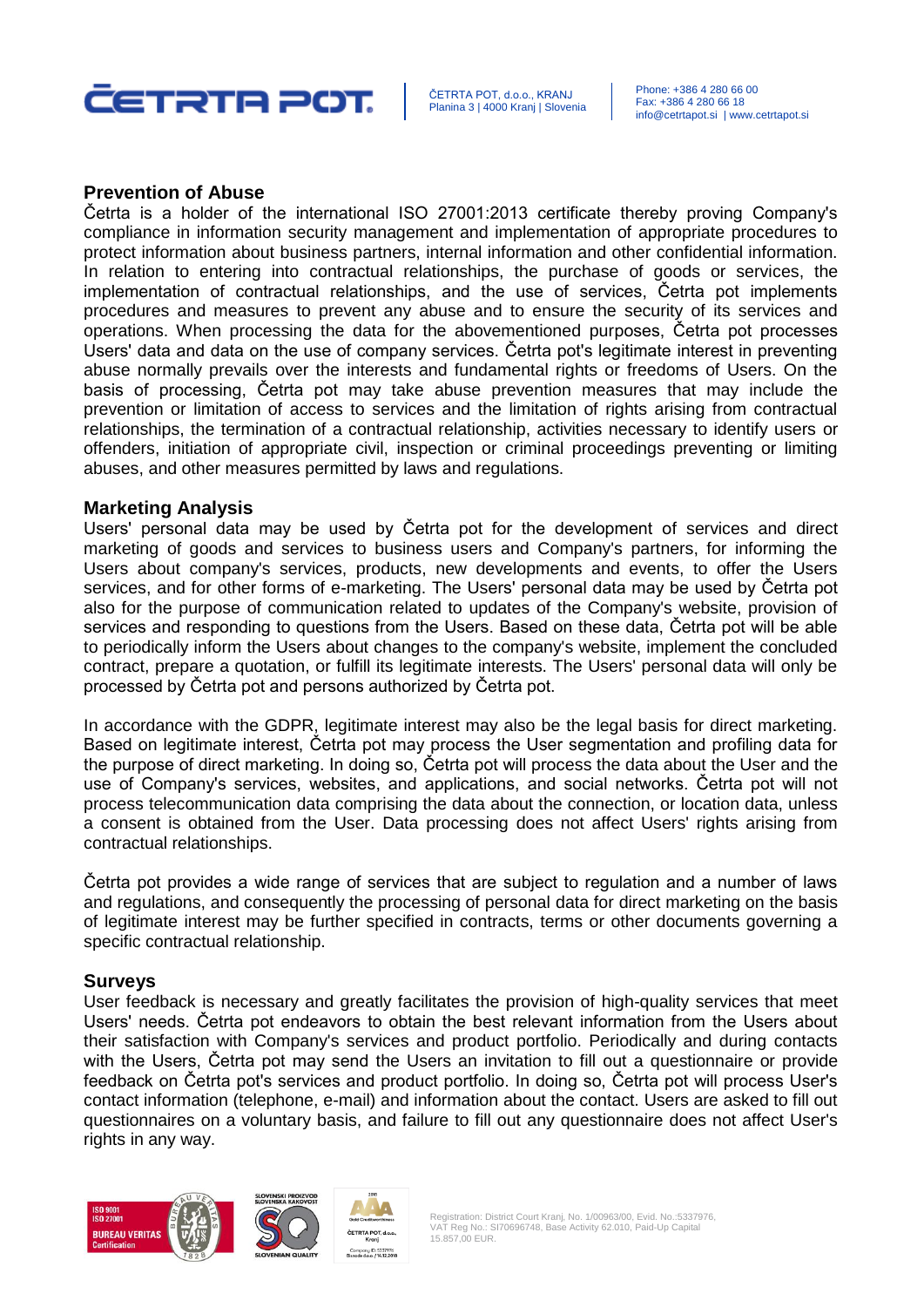

#### **Risk Management**

When conducting business with the Users, Četrta pot acts with due diligence, which also includes risk management. To manage risks, Četrta pot monitors the fulfillment of contractual relationships with the Users, and as part of this activity processes the data about the User and the use of Četrta pot's services. In managing the risks, Četrta pot may process also the data obtained from public records and other sources (e.g. SISBON, credit rating agencies, and other). In the event that doing business with a particular User poses risk to Četrta pot, the Company may apply appropriate risk management measures including, but not limited to the restriction of access to services. Additionally, certain Četrta pot's services or products may only be available to users who meet certain conditions in relation to such services or products, which may include a certain degree of risk.

#### **Analysis**

Četrta pot continuously aspires to adapt and improve Company's services and products, and consequently maintains a legitimate interest to monitor the implementation of contractual relationships and analyze the use of services by the Users, specifically to design and develop services and applications, evaluate the market and measure sales performance, and for marketing activities and activities to improve user experience and service quality. In doing so, Četrta pot will process the data about the User and the use of Company's services, websites and applications, as well as social networks, and will also use protective measures that may include anonymization or pseudonymization. Data processing for the purpose of analysis in no way affects the rights of Users arising from contractual relationships.

#### **Acquisition of Consents**

In providing products and services, Četrta pot aspires to provide relevant information to the Users, and process the personal data in accordance with Users' preferences and expectations as closely as possible. Thus, Četrta pot has a legitimate interest to invite Users to give their consent in the implementation of contractual relationships. In doing so, Četrta pot processes telephone numbers, e-mail addresses, name, surname and postal address, user name and the data about the consent that has been used to invite Users to give their consent.

## **Right to Objection**

The User has the right to object and may at any time object to the processing of data for the abovementioned purposes. In this case, Četrta pot will, to the extent possible and provided that Company's reasons and interests do not override User's interests, rights and freedoms, stop processing data for such purposes. Users may submit the objection by sending a written request by e-mail to [info@cetrtapot.si](mailto:info@cetrtapot.si) or to the address Četrta pot, avtomatska identifikacija, računalništvo in informatika, d.o.o., Planina 3, 4000 Kranj, or by delivering it in person to Četrta pot's registered office.

## **Users of Personal Data**

Users of personal data are Četrta pot, suppliers, and governmental authorities. Prior to enabling any access to the personal data to suppliers or business partners, Četrta pot will verify that they meet the requirements for personal data processing and protection. Unless explicitly stated otherwise in the contract related to a particular contractual relationship governing the personal data processing by suppliers and business partners, Četrta pot bears responsibility towards the Users. Četrta pot's suppliers and business partners may access personal data for the purpose and to the extent necessary for the supply of goods or the provision of the service.







Registration: District Court Kranj, No. 1/00963/00, Evid. No.:5337976, VAT Reg No.: SI70696748, Base Activity 62.010, Paid-Up Capital 15.857,00 EUR.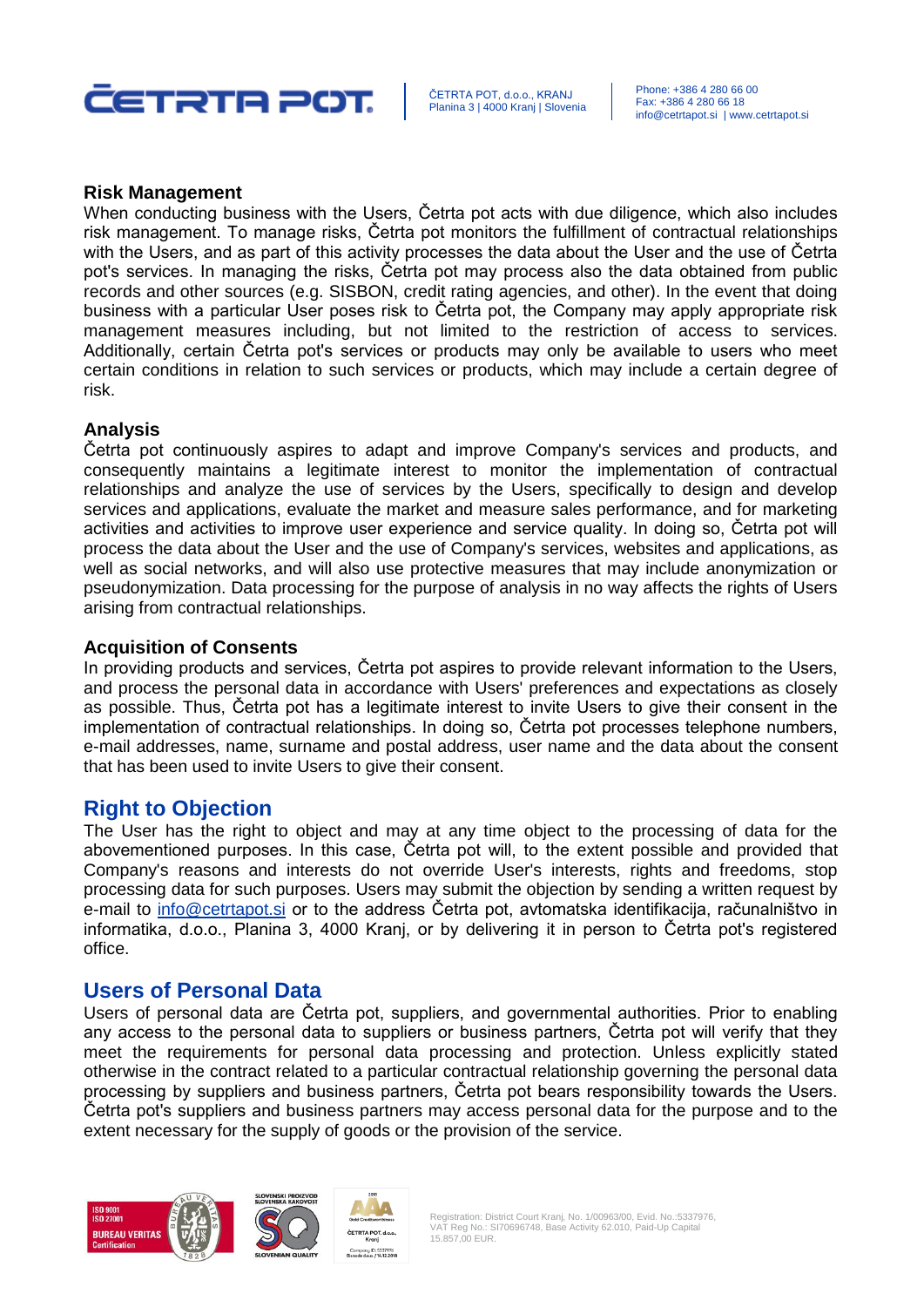

ČETRTA POT, d.o.o., KRANJ Planina 3 | 4000 Krani | Slovenia

Official authorities may obtain personal data from Četrta pot in cases and according to procedures laid down by laws and regulations.

# **Transfer to Third Countries**

Četrta pot commonly does not transfer personal data to third countries. In cases when Četrta pot's suppliers or contractual partners originate from third countries and may, in providing their services, process personal data, Četrta pot will enable such processing subject to terms and conditions determined by the GDPR – in particular by applying appropriate safeguards as stipulated by the GDPR (which may include the conclusion of an appropriate personal data processing agreement or other safeguards provided for by the GDPR).

In certain services, Users' personal data may be transferred to third countries due to the nature of the service (e.g. phone calls, communication with Users in third countries, the use of web services in third countries, etc.).

## **Retention Period**

Četrta pot will retain and processes personal data for the duration of contractual relationship, until the arrangement and fulfillment of contractual obligations, settlement or statute-barring of all receivables, or for the period for which a consent has been given by the User (applies in cases where retention period is longer than the above-mentioned periods). In relation to particular types of data, specific services may have a shorter retention period.

In accordance with tax and financial regulations, legislation and standards governing accounting, bookkeeping and document retention, Četrta pot is obligated to keep invoices and supporting documents for a period of 10 years from the end of the year to which the business event relates. Četrta pot's invoices and related billing information, as well as the data about the Users, will be retained for a maximum of 10 years from the end of the year to which the business event relates. Četrta pot will use the specified data to fulfill legal obligations and for the purpose of establishment, exercise or defense of legal claims that may arise directly from the relationship between an individual and Četrta pot, or from the relationships between Četrta pot and third parties.

In case the personal data are anonymized in a way that they can no longer be matched with a particular person, such data may be retained and processed without any limitation to the retention period.

Upon receiving a request to erase the data or limit the scope of data processing, Četrta pot will fulfill the request by limiting the scope of data processing to the purposes provided for by law or for the purpose of establishment, exercise or defense of legal claims.

Personal data processed on the basis of the User's personal consent or legitimate interest will be retained until the consent will be revoked or a request to cease the processing will be submitted.

#### **Payment Services**

Pursuant to the Prevention of Money Laundering and Terrorist Financing Act, Četrta pot is obligated to retain the data on the business relationship and each transaction for a period of 10 years from the termination of such business relationship or transaction.





Company ID: 5337976

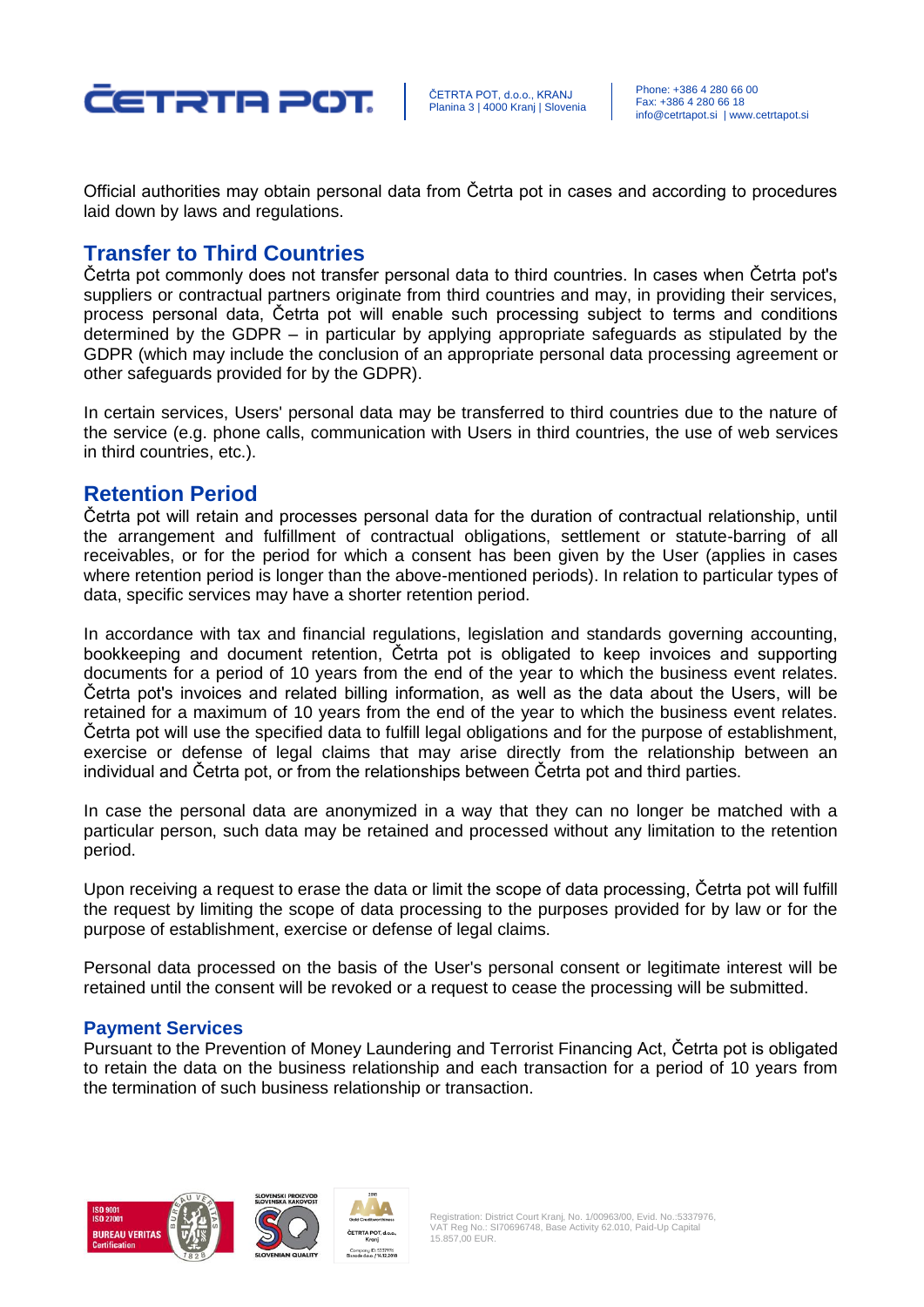

# **Rights of and Individual in Relation to their Personal Data**

The Users are eligible to request:

- a printout or insight into the data, so that they can get acquainted with their personal data processed by Četrta pot;
- rectification of data in cases where the User considers that their personal data processed by Četrta pot are incorrect;
- erasure of personal data and restriction on the processing of their personal data if they want Četrta pot to cease or restrict the processing of all or part of their personal data.

Additionally, the Users are eligible to:

- object to the processing of personal data on the basis of legitimate interest or for the purpose of direct marketing;
- exercise the right to the portability of personal data they have provided to Cetrta pot, or require the withdrawal of their consent to the use of their personal data, in cases when the processing is carried out on the basis of consent. If the User revokes their consent, this does not affect the lawfulness of the use and processing of User's personal data on the basis of the User's consent before the day the User revoked the consent;
- click the unsubscribe link at the bottom of every marketing e-mail sent to the User by Četrta pot and follow the instructions that appear in the browser after clicking the link with which the User requests to stop receiving commercial messages.

Users may exercise their rights by sending a written request to Četrta pot to the e-mail addresses [gdpr.dpo@cetrtapot.si](mailto:gdpr.dpo@cetrtapot.si) or [dpo@cetrtapot.si,](mailto:dpo@cetrtapot.si) or to the address Četrta pot, avtomatska identifikacija, računalništvo in informatika, d.o.o., Planina 3, 4000 Kranj, or by delivering it in person to Četrta pot's registered office.

In the request with which the User exercises their rights, the User must properly identify themselves and clearly define their request.

Data rectification may be communicated by Users in writing or by signing a new contractual relationship document defining the rectified data.

Certain user rights may in particular cases be restricted under laws and regulations (e.g. prohibition of disclosure of information about an investigation, etc.).

Četrta pot will provide the User with information on measures taken on the basis of received requests normally within one month, but in no case later than in three months.

Every time a User objects to Četrta pot's direct marketing carried out through a communication method that differs from the method used in commercial messages received from Četrta pot, the User shall provide Četrta pot with their name and sufficient information to enable identification in relation to received messages.

#### **Right to Appeal**

Should the User consider that Četrta pot violates User's rights during the processing of personal data, the User may file an appeal with Četrta pot. Users may submit the appeal to the address Četrta pot, avtomatska identifikacija, računalništvo in informatika, d.o.o., Planina 3, 4000 Kranj, or to the e-mail addresses [gdpr.dpo@cetrtapot.si](mailto:gdpr.dpo@cetrtapot.si) or [dpo@cetrtapot.si,](mailto:dpo@cetrtapot.si) or deliver it in person to Četrta pot's registered office.